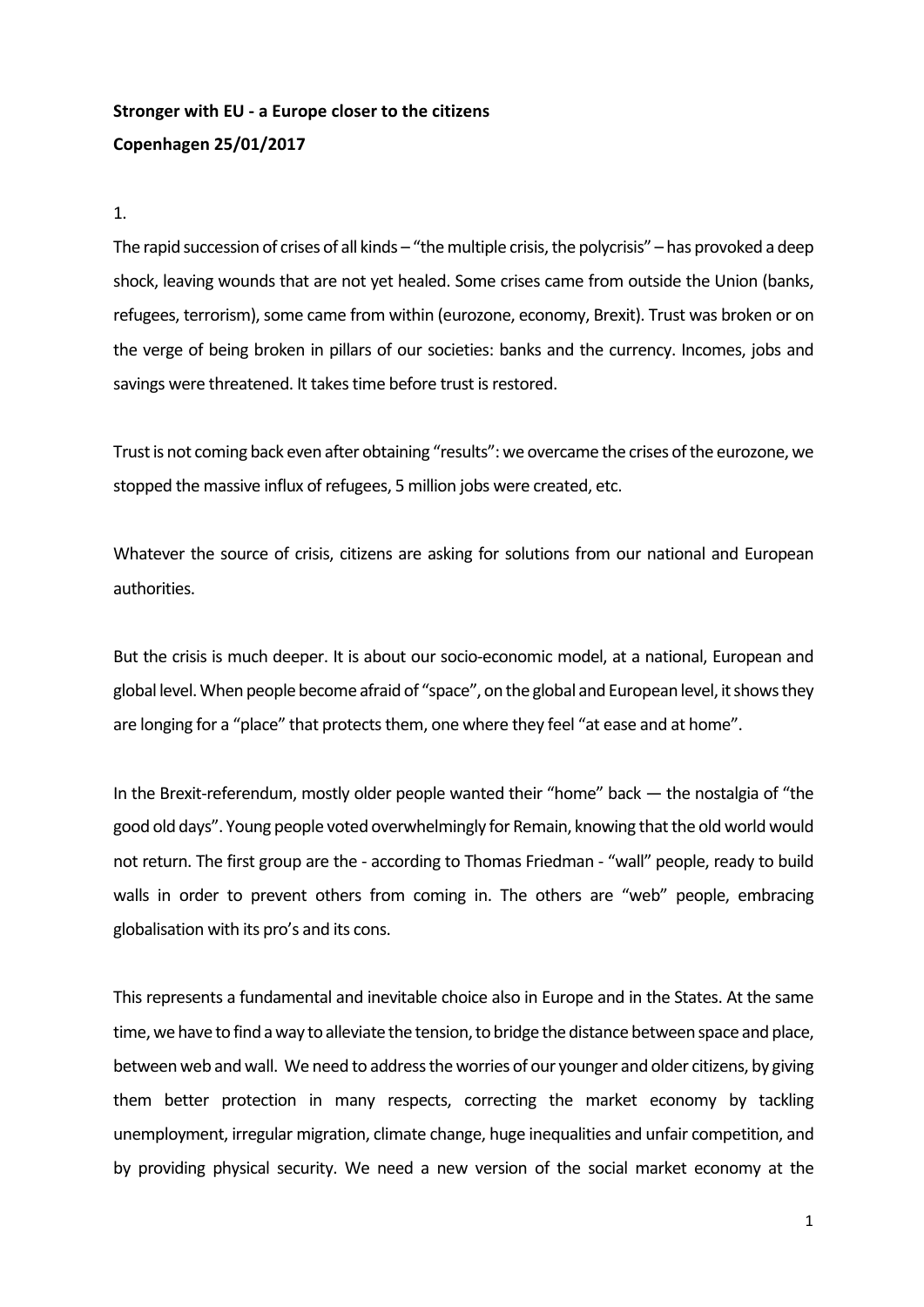European and even at the global level. We need a new social contract, a new consensus. Only this way we can turn fear into hope and liberate people from the feeling of powerlessness. We need more social harmony and less polarisation. More moderation and less aggressiveness. This, I repeat, at the European and at the global level. We need counter vailing powers to correct the brutal forces of the markets – the financial crisis was a warning shot. Much is at stake, but it is still doable.

#### 2.

I want to speak now on the economy. In the southern countries of our Union it is the main driver for populism.

In this climate of uncertainty, governments are still struggling with massive private and public debt. Weak governments don't find enough popular support for further drastic reductions in public debt and deficits. Not after so many efforts in recent years. Economically, it makes sense to slow down the pace of fiscal consolidation (a.k.a. austerity) without giving up the structural direction of further lower deficits. Actually, this cautious approach is now the policy of the European Commission, and I consider this wise behaviour.

Let us not forget that populism of both the political right and left has a different cause in the North and the South of Europe. In the North it is mainly about migration. In the South, it is about austerity, poverty and unemployment.

Growth depends to a large extent on investments, public as well as private. Investment fuels demand and strengthens supply. Never was the cost of borrowing so low in economic history, due to the very accommodative monetary policy of the ECB. In order to boost investment, the European Commission launched its Juncker Plan promoting more daring activity. The aim is a private and public investment volume of 500 billion euros (or 3% of the European GDP) by 2020. The programme is well on course. It is recently extended. We badly need more investment, even in Germany. China is overinvesting and the EU underinvesting. Both evolutions have to be corrected. Otherwise, it will be difficult to avoid secular stagnation, even though we are still growing again at 1.5 % annually. Let us also not forget that the ageing of the population will hamper growth in the long term, because older people are more risk averse and less creative.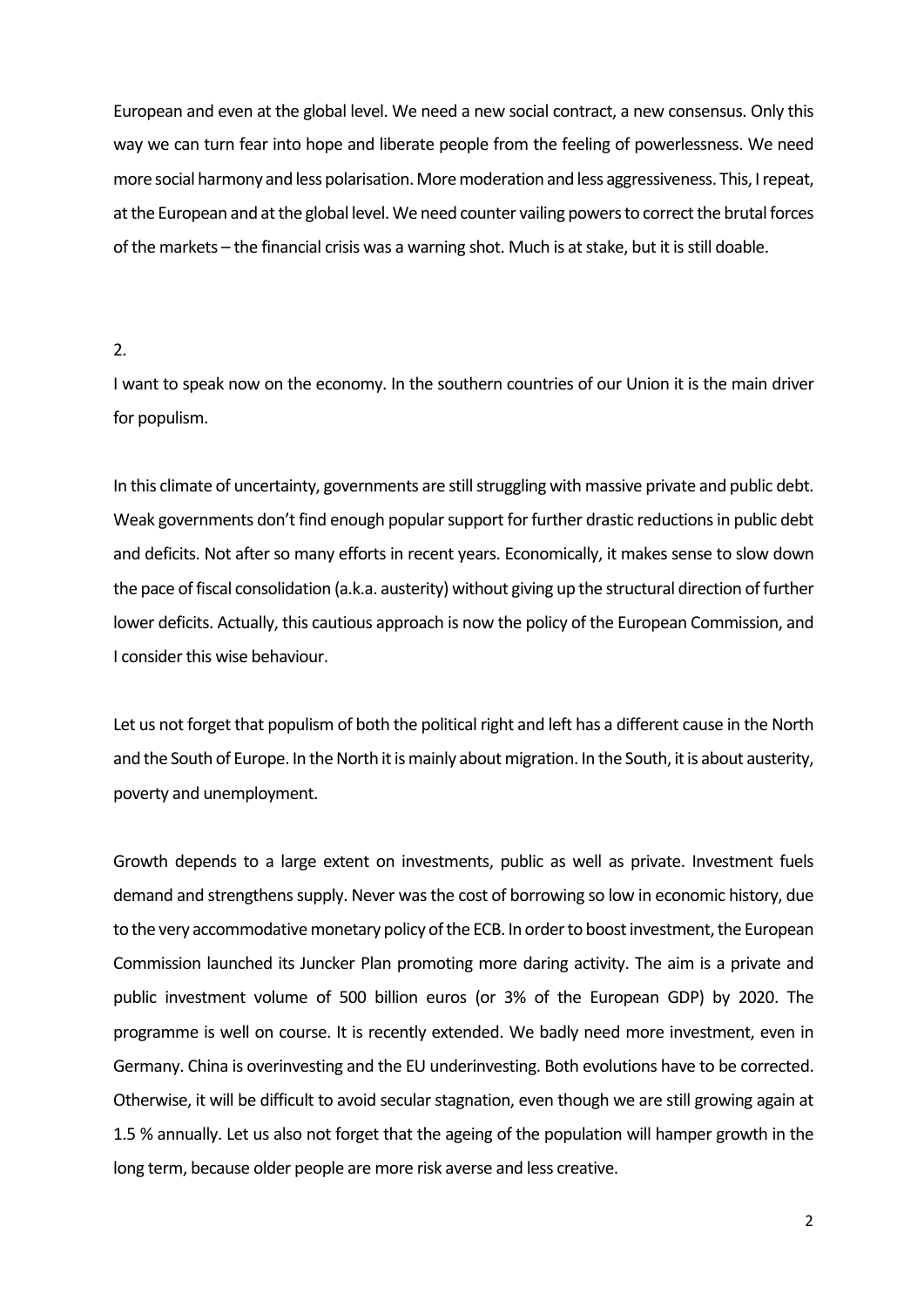The same demographic challenge is very well known in Japan, China and Russia. Europe is in a better position because we will remain an area of migration. We have to!

We must, of course, improve the business climate in each of our Member States, not only by lowering taxes but also by providing more venture capital, by spending more in innovation and R&D, by deepening our single market via an Energy Union and a Digital Union. In many domains, the Union is taking initiatives to make up for our delay vis-à-vis our competitors.

Investors hate instability. It is needless to repeat how unstable our world is. All the more, therefore, we have to put our energy in investments.

The migration agenda is overshadowing now the economic challenges. It is a huge mistake to allow our economy to slip from the agenda.

# 3.

During my time in office as PEC I had to manage the crisis in the eurozone. The creation of the euro was a game changer in the history of the Union. It changed profoundly the image of the EU in public opinion.

Both creditors and debtor countries were unhappy. For the former they had had to be too solidary, while for the others they were obliged by "Brussels" to be too "responsible", too severe.

In ancient times a Prince had two key competences: the right to wage war and the right to coin. The Treaty of Maastricht created the opportunity to convey this crucial instrument of monetary policy to supranational institutions.

It was not a choice of monetary policy. It was a choice for another kind of Europe. It was a political choice "per excellence". I'm not sure that all the leaders realized that this was the beginning of a process of transferring sovereignty. You can't have a common currency without a Banking Union, an Economic Union and a Fiscal Union. We are still at the stage of drawing all the conclusions of this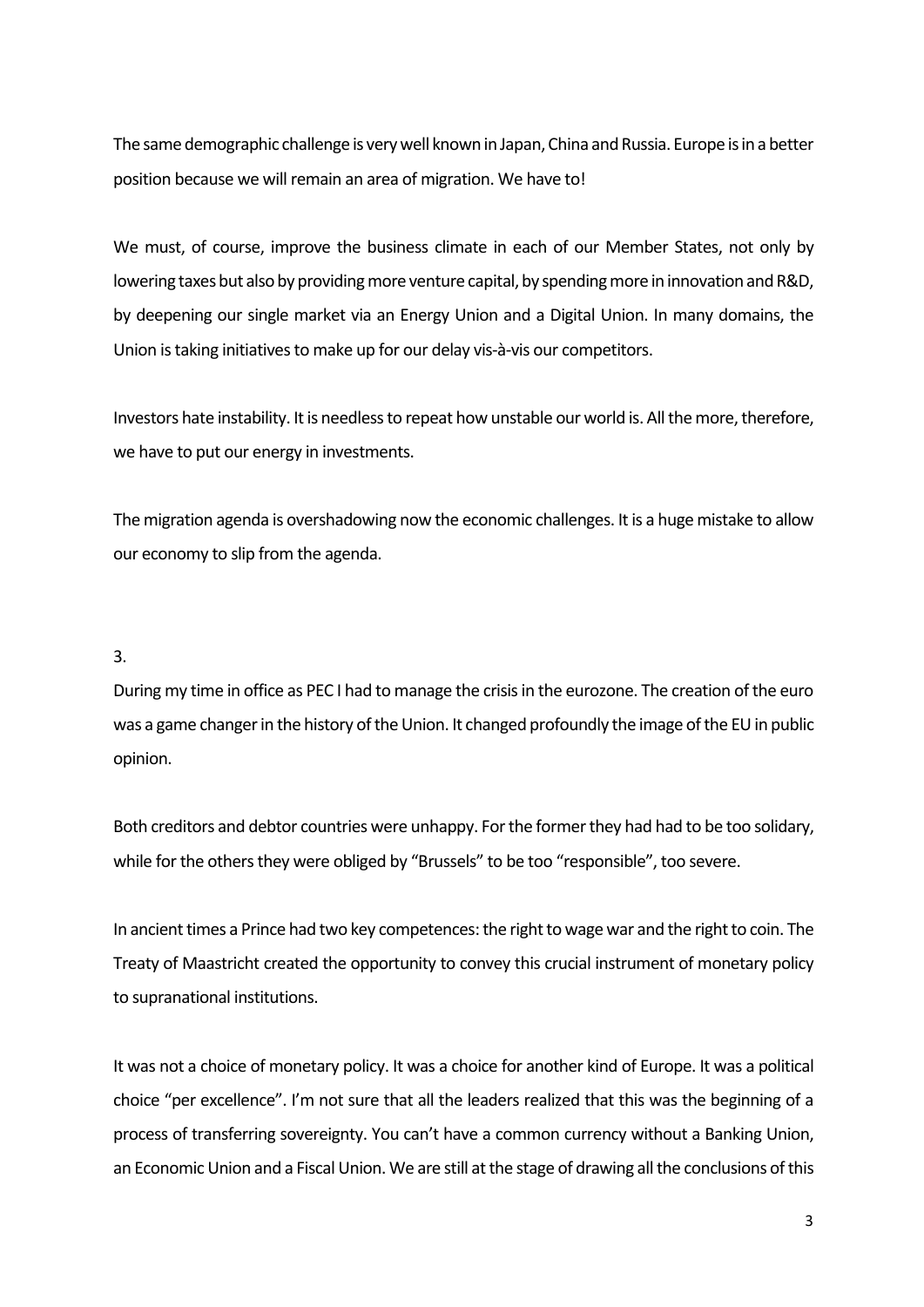essential step: abandoning national currencies. No progress was made since 2014. It is not an ideological discussion between federalists and inter-governmentalists. It is just fearing to take the unavoidable decisions, implying more solidarity and more integration. Unfortunately we take too often those kinds of decisions in a crisis in front of the abyss, a "cliff edge" situation, as it is now called in the Brexit-debate.

We lack the necessary tools to face another unknown crisis. We all are fully aware of this, but knowing the good is not the same as doing the right thing. Knowledge and action are separated as Socrates taught us!

The current biggest threat to the eurozone is not economic but political, going from political instability and party fragmentation to the growing influence of populism and populist parties. It creates either weak governments not capable of reforms and courageous measures, or parties whose goal is to do the opposite of what is needed. The eurozone requests convergence of policies. Divergences undermine a monetary union. Populism would create those divergences.

A member of the eurozone cannot leave it without a very high price. That's why the UK can leave the EU more "easily" than a eurozone country.

The euro was and is a great political project, unifying the continent in the longer term more than the single market. But at the same time its crisis between 2010 and 2013 has made the European idea less attractive. The single market was a win-win operation. On the other hand, the single currency brought the European idea via the wallet into people's daily lives, but in a negative way due to the crisis in the euro area. The single currency created winners and losers.

We need to restore cohesion, but not the artificial cohesion based on huge public and private debts as in the period before the banking crisis. Debts have masked imbalances and uneven developments inside the euro area. Debts have created artificial and unsustainable economic growth.

We made progress during the last years in terms of convergence in fields such as inflation, balance of payments, public deficits and even on growth and jobs. Many in the Anglo Saxon world predicted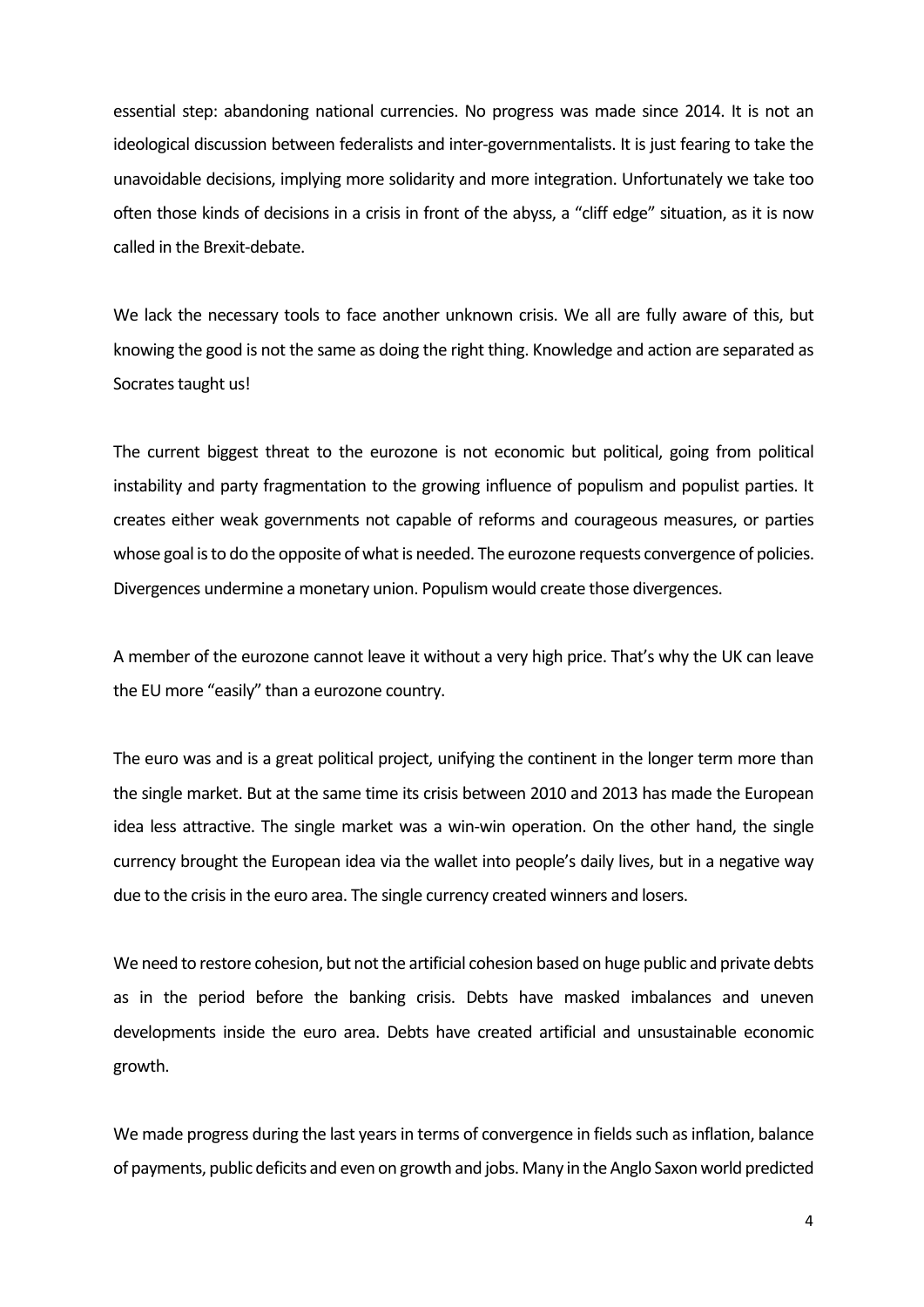the end of the eurozone, even speaking about the Italian referendum. I don't belong to the club of those who fear the implosion of the eurozone and the Union. Brexit and the chaos it produces is not an incentive to provoke other exits. The confidence in EU-membership increased dramatically after June 23. The problems of the UK have yet to start!

### 4.

I want to say a few words on migration, the main driver of populism in Western European countries since more than 24 years.

Identity problems are even felt more deeply than socio-economic problems. The massive influx of refugees in 2015 created the perception that we were on the brink of living in another society than we were used to live. Our 'place' was threatened. The prospect of millions of refugees to come provoked strong emotions and a feeling of fear and anxiety.

What is the model for our societies of the future?

Our societies must be based on 'one civilization and many cultures', between what binds us and what makes us different. A civilization means: political democracy, the rule of law, nondiscrimination, equality between men and women, the separation between religion and the state and fundamental liberties. Around these shared values, several cultures, religions and convictions can gravitate. They must dialogue and meet together. True dialogue requires respect, listening, compromise and moderation. But dialogue is not called for those intolerant voices who oppose civilization. Barbarians must be fought against.

But we have to uphold our values ourselves. In a climate of fear some people are tempted to prefer security above liberty. The support for political democracy, the rule of law, the independency of the judiciary is actually decreasing, because they cannot deliver sufficient security and prosperity according to the perception of some people.

Democracy is not perceived anymore as a value in itself. Democraties have to "deliver" on the "protecting" agenda.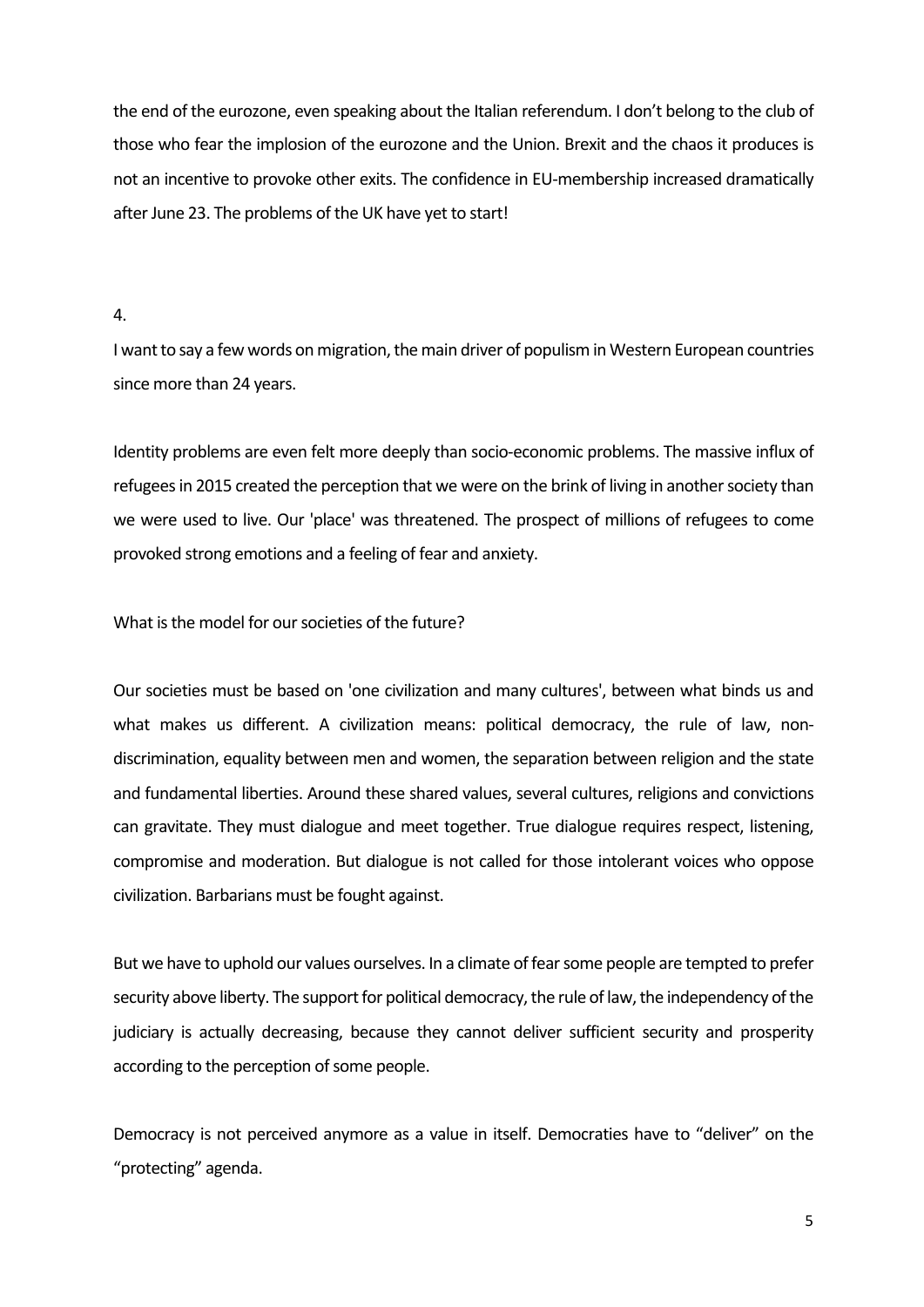The Schengen zone was designed for normal times – as was the eurozone, not for the massive influx of last year, the biggest movement of non-EU people since centuries. The two key values of our Union: sovereignty and solidarity came under pressure. Only after months an agreement was reached with Turkey in order to stop the immigration coming from the war zones. Solidarity is still far away. The refugee crisis divided the Union profoundly. More the eurozone crisis, although some countries don't belong to the two clubs.

We overcome both existential crisis. It took time. Agreeing with 28 was a challenge but we did. Europe was in the midst of the storm. Its image was tarnished and trust declined dramatically. Even if the EU as a whole in those cases was the sum of the mentalities in the Member States. This way of decision making is just unsustainable. We need much more 'European' solutions.

5. 

Migration was the defining issue in the Brexit referendum and in the American elections.

The American presidential elections dealt with the same problems as we are used to in Europe: migration, terrorism, insecurity, globalisation, opposition to the so-called elites. This shows that our root problems are not only related to the EU or to the national democracies. It is a Western wide challenge. Our growing inward looking behaviour prevents us from seeing this broader picture. A lack of self-confidence is hampering lucidity on our own situation in Europe.

Day by day it becomes clear what the big challenge for the upcoming years and decades really is. How to keep our societies, democracies and economies open and at the same time how to better protect people against the excesses of this openness? How to better protect people against financial instability; unemployment; unsecure jobs; irregular migration; climate change; social, commercial and fiscal dumping; huge inequalities; etc.? We need a new balance between freedom, fairness and protection.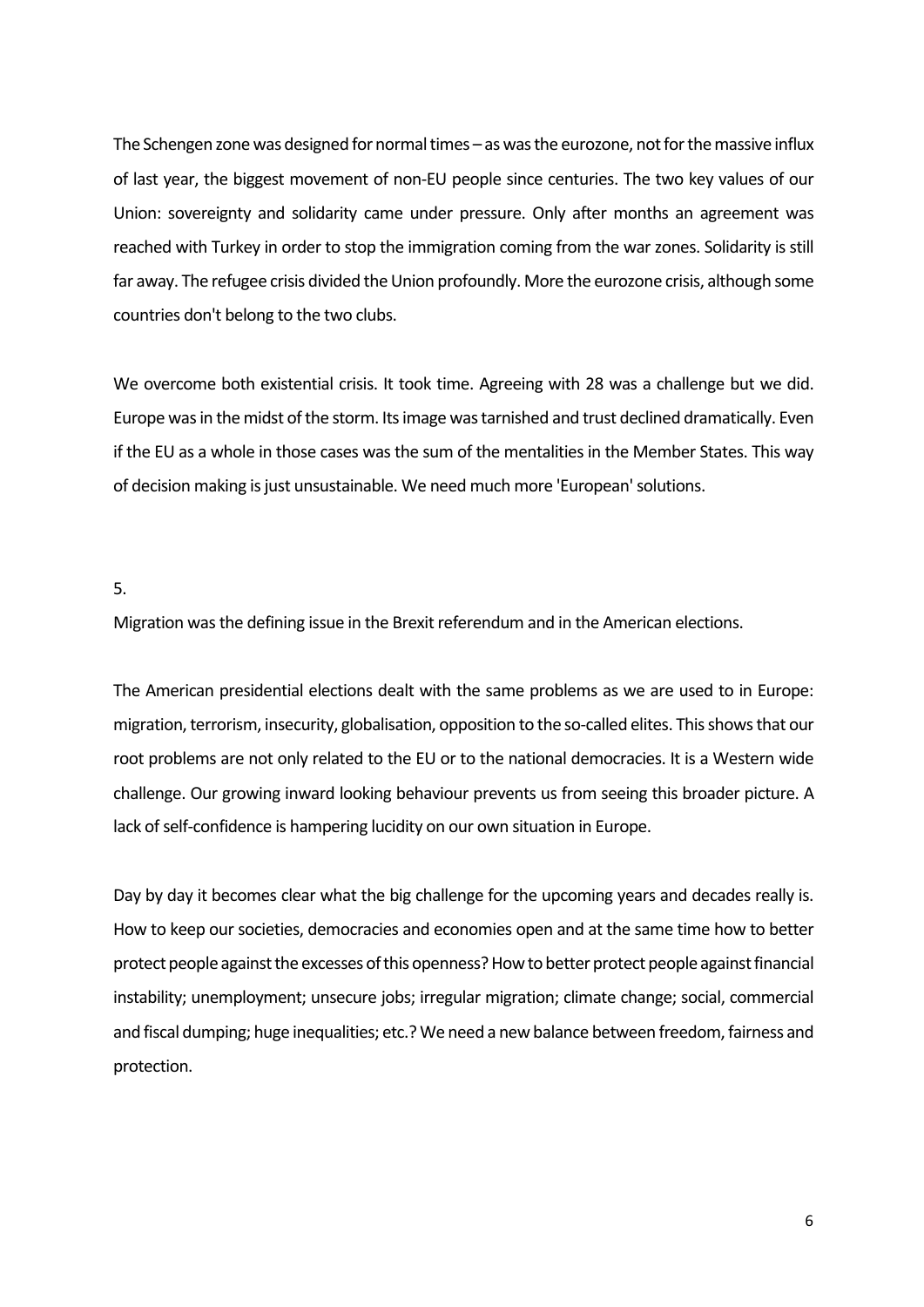The simple truth is that we cannot provide results in these domains without more European cooperation and integration. It is a "Europe of necessary!" It is not an ideological choice. Actually it is not a choice at all. It is an unavoidable consequence of previous choices.

Of course this Europe will request more transfer of sovereignty and more solidarity. But in fact we are not sovereign anymore on migration, terrorism, dumping, etc. More European cooperation and integration will give us more "control" over our destiny (using a Brexit idiom). It reminds me that by giving up Belgian monetary sovereignty (Belgian Franc), we won control back. Our national currency was totally dependent on the Deutsche Mark. The euro gave us a seat in the ECB, a say in European monetary policy.

We were for too long in a survival mode. First with the eurozone, and later with the Schengen zone. We decided on longer term reforms but it is time to have a more strategic view on the EU. The European Council and the Commission launched ideas already in 2014, but after the Brexit referendum and the American elections it is time to act. The 27 have "common enemies". We have to seize the opportunity because both events create a vacuum which the Union can fill. A strategic plan waits for an opportunity to get it implemented. The less the time is ripe, the more we have to do to make it ripe. What is the menu for this strategic agenda?

A really new chapter for more European cooperation is the military one. The Russian threat and America's reluctance to have as much solidarity as in the past is giving a push to the military dimension of the Union.

The Union cannot become a truly regional and global actor without a relevant military dimension.

We have to go on with the free trade agreement. "Free and fair" trade. The "America first" philosophy is actually one folding back on itself. By the way, the sum of all those "My country first"slogan's is a disaster. It is contradictory with the other slogan "Make America great again". The dropping of the TPP in Asia (America first) means a considerable loss of influence of the US (Not making America great) in the Far East. The winner is China? Which the US is tackling. The Union must conclude the negotiations with Japan next year. The agreement with Vietnam is already finalised. We have to go on with the talks with Indonesia. Korea and Singapore are already strong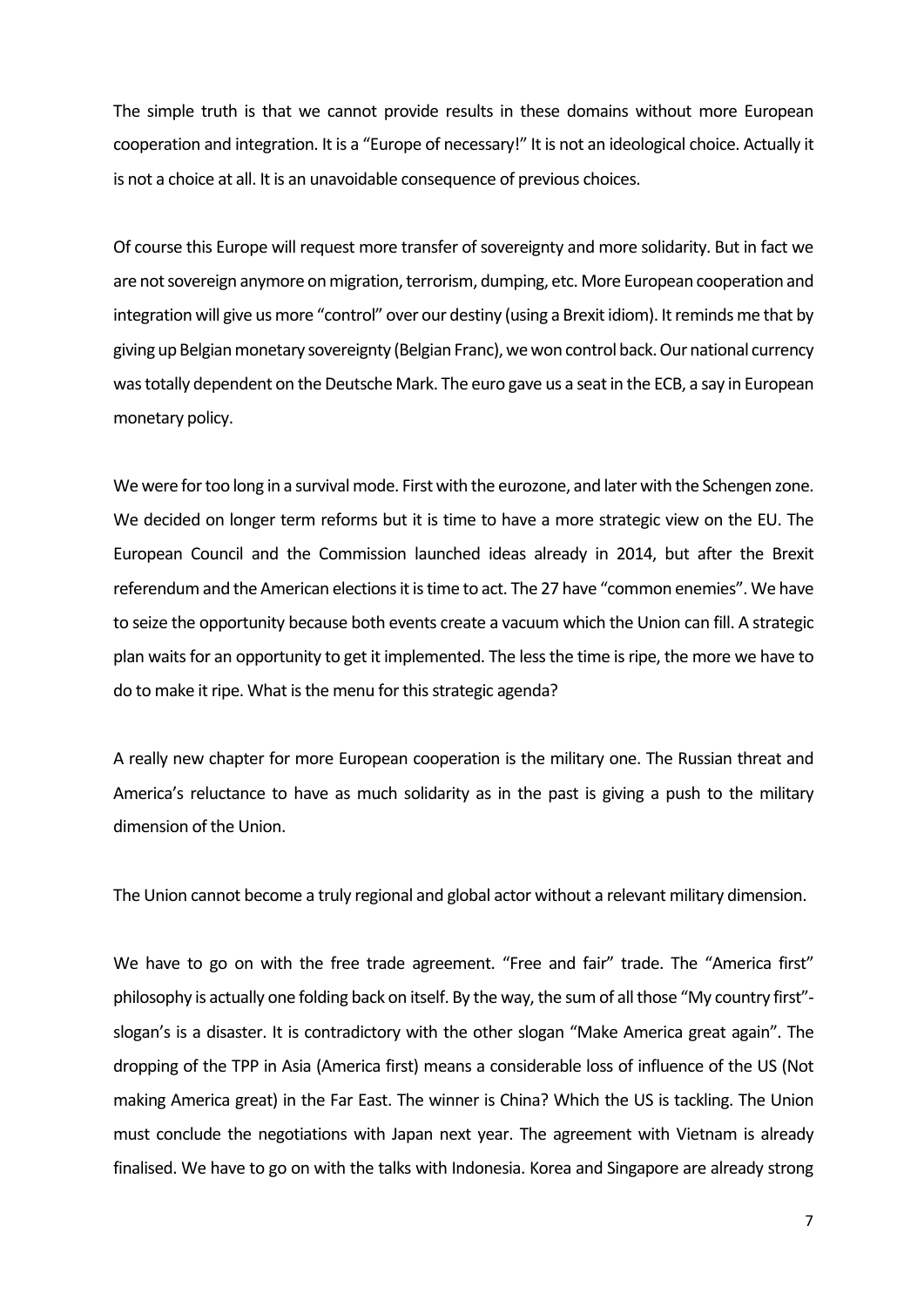trading partners. But also in South America we have agreements in the pipeline, namely with Brazil and Argentina – after our trade deals with Peru, Ecuador and Colombia. We signet the CETA with Canada.

The Union has to remain open because it is a source of growth, jobs and influence in the world.

I fear that the protectionist course of the new American administration will jeopardise the TTIPagreement. It had the potential to be the biggest trade and investment agreement ever, setting standards for the other half of the world economy. But hope is a verb. Optimism is a moral duty.

Our internal trade, our single market, has also got to be strengthened. Free movement of goods, services, capital and people is not enough. We have to add a chapter on "industrial policy", on micro-economic policy, creating an Energy and Digital Union. Our market is too fragmented and too dependent respectively on Russia and on a few American companies. We made progress during the last years, but starting with a huge lag. Competitiveness remains key.

Consolidation at the level of enterprises is inevitable on a European scale. The time of "national champions" should be over. Unfortunately we notice these old fashioned reactions every day. In the financial sector we also need consolidation in order to remain competitive vis-à-vis American and Chinese competitors.

In our strategic agenda we have to promote jobs and growth, but I draw another lesson from Brexit and the American elections is about jobs. We have to reflect on the simple fact that two countries (the UK and the US), both with very low unemployment rates of  $5\%$  - full employment -, nevertheless still face a very low level of social harmony and contentment, such that their societies are growing more polarised and more aggressive, not only politically, but also socially. Even those who have a job fear they may lose it any day. Many of the low and lower middle class have resigned themselves to lower wages and one third of them in the EU and US feels that their standard of living is declining in the last 5 years. The motto 'it's the economy stupid" is no longer entirely true. Two examples of inequalities :

- Jobs

- Income distribution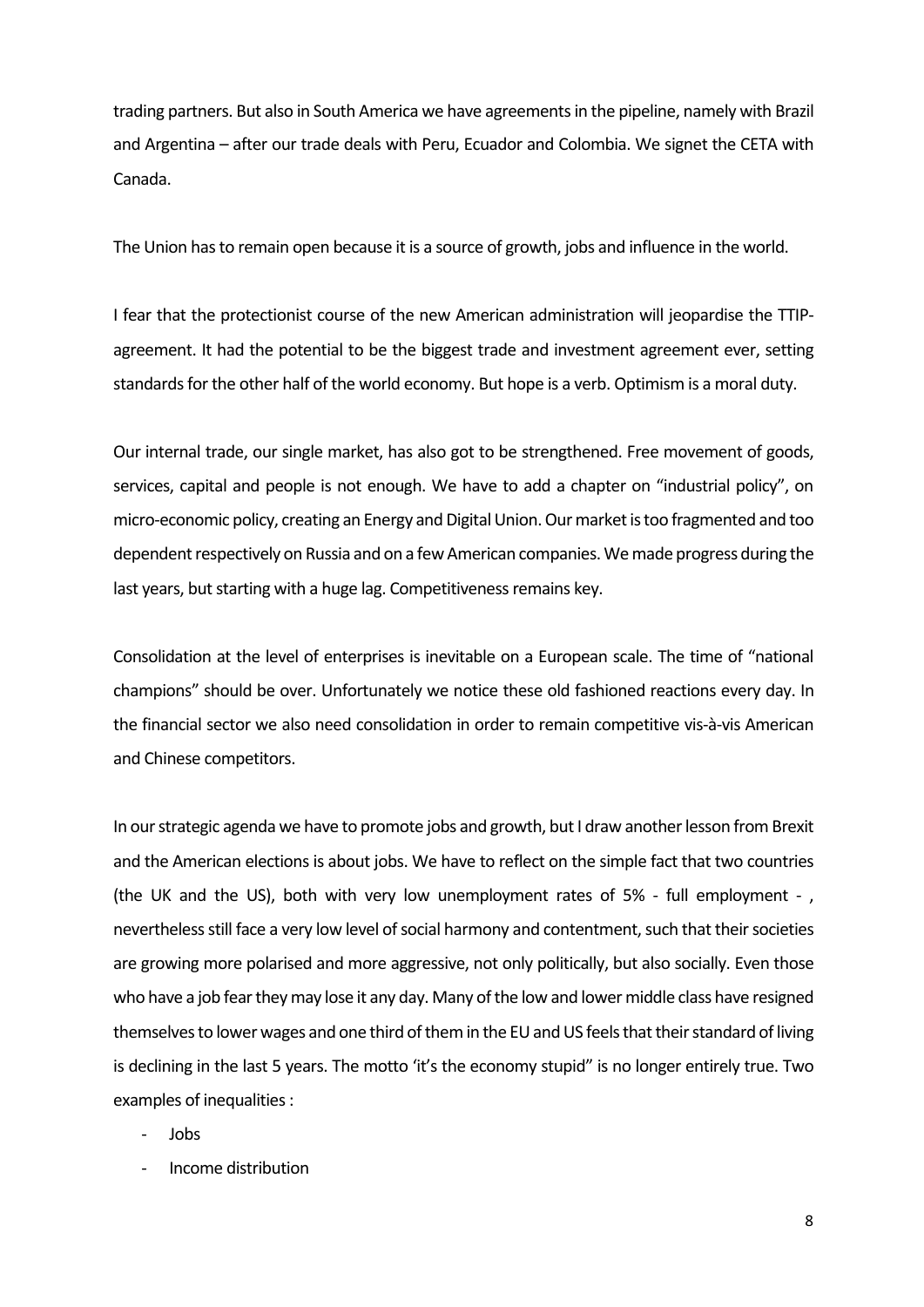In climate change we can become world leaders in the clean energy transition, but other players like China are catching up. This transition is the growth factor of the future. The EU is well placed to use our R&D and innovator's policies to turn it into a concrete industrial opportunity. The climate scepticism of the incoming American administration is again an opportunity for Europeans to go ahead with our climate goals. By the way, we will "over-perform" by doing better in 2020 than the target of -20% greenhouse gas emissions. The new objective of -40% in 2030 is within reach. The Union spoke with one voice at the COP-21 conference in Paris, on the most important theme for the human race. We shouldn't be too humble.

Another area where we shouldn't miss the train is Africa. We donated a lot in the past. We opened our market for African countries. But China is on the rise in Africa. We have to react. The Commission is fully aware of investment possibilities and is setting up instruments. If we want to contain migration coming from this populous neighbouring continent, we have to offer them something in exchange. Africa's share of the global population is expected to grow from 16,4% in 2015 to 25% in 2050, and 39% by 2100. Financing concrete investments, also attracting private capital where possible, needs to become a priority.

The biggest danger of neo-nationalism and populism all over the world and also in the EU is a "bunker-mentality" or a "fortress" mind-set. The paradox is that we have to remain open-minded in order to defend our interests and our identity. The biggest enemy is fear. It is precisely anxiety which is at the source of irrationality and even of decisions going against the long term social and economic interests of our people, our nations, and of Europe as a whole. I repeat, this openness has to go hand in hand with protecting our citizens better against unfair and undesirable evolutions. It can be our new narrative for the years to come. A mix of offensive and defensive, but in any case a narrative of hope.

Let's hope that after the elections of 2017 in Europe a new initiative is taken to re-dynamise to reenergise the European Union. I prefer to use this verb instead of "re-invent". It would mean a new Treaty. The last one took 8 years to negotiate. Let us invest our time and energy on other issues. This doesn't prevent us from reflecting on the institutional framework for a future Europe. We can

9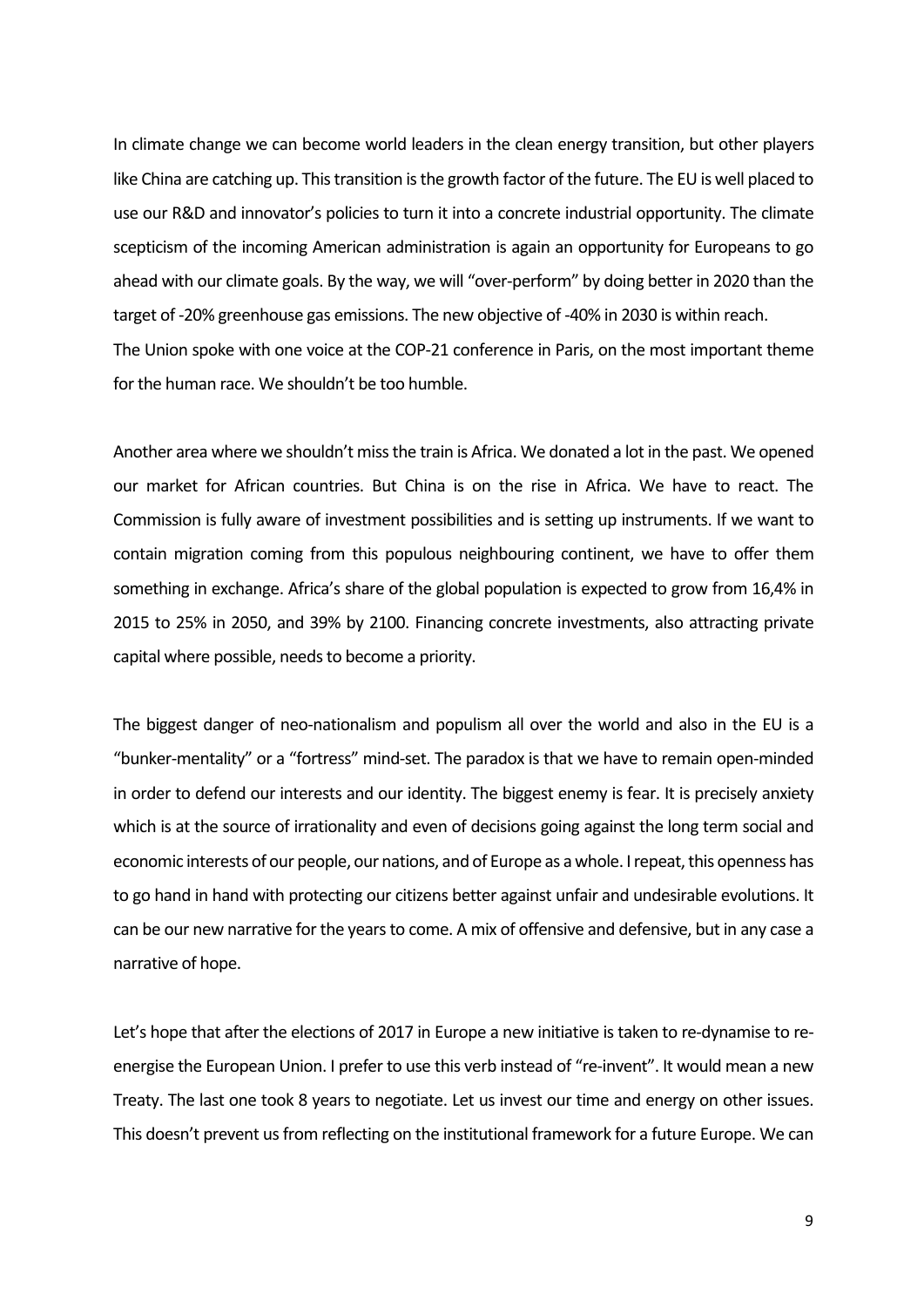even ask a group to produce proposals, but the upcoming years will be devoted to policies and to obtaining "results". "The Europe of results" is the only way to get back trust.

But we need more than deeds. We have to change our language about the EU and Brussel. My city is the symbol of a negative Europe, imposing sacrifices and efforts on people after the glorious days of the win-win, when Europe was not yet affecting our daily lives. As I said, this perception changed dramatically with the introduction of the euro. The Union is mature now. It is no longer a love affair of young people. We are in a marriage with its ups and downs, with the 27, "for better and for worse". We have to fight for our marriage. Love is a verb. We have to "speak for Europe". One country is in a process of divorce. Let's hope we can achieve an "amicable" divorce by mutual consent. Until now this is not sure. Let's hope.

In a time of globalisation  $-$  not only in the economy, but in so many fields such as information, culture, fashion, sport, music – there is no room for a stand-alone and for this sentiment of national "exceptionalism". We are in our nation states not better than others but we are proud that we are what we are. Identity is a very natural feeling, certainly with people with whom we live closely. But identity has always to remain open. Identity can have different layers, also a European one.

The European idea is a young project, historically speaking. Younger than most of our nation states. It is in a building-up stage. It is already now a part of our cultural and political DNA.

## 6.

Brexit is a political decision, but once it is taken, it will be bound by legal procedures within the institutional framework of the EU. The UK referendum was based on a simple YES or NO answer to remaining in the EU, but the outcome is very complicated and has far-reaching economic as well as political consequences. The vote was a moment. All the rest is a process.

Brexit is also a striking example of the lack of political leadership. We have to listen to the people  $$ although our population are very heterogeneous, but we need also political courage. We can have a democratic and a leadership deficit at the same time. Let me add two considerations on Brexit: one on the procedure (related to the citizens), and another one on illusions created.

10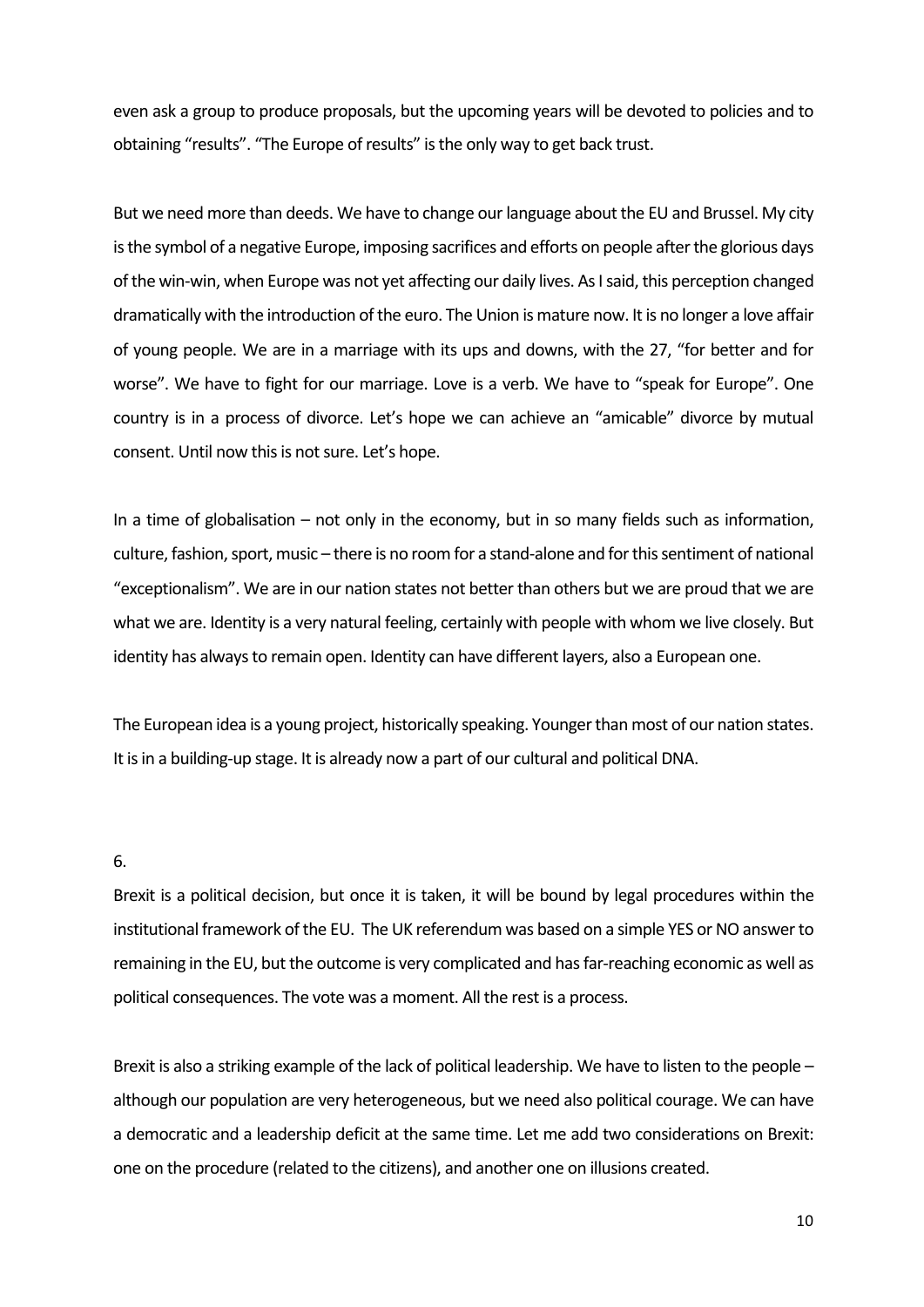Let me add that a referendum never appeases society. A "yes" or "no" polarizes and reinforces enemy-thinking. One never has a rational debate. It's always about emotions, passions and sometimes even hate. A referendum also gives answers to questions never posed. We created parliaments for weighing the pros and the cons in a serene way. Referenda are not about more democracy, but about a lack of political courage and leadership.

The starting point for the EU is "Brexit means Brexit". There is no hidden EU agenda to bring Britain on board again – only the British could decide on that! The institutional first step is the triggering of article 50 of the Treaties. A country has to notify that it wants to leave. "No negotiation before notification" is the position of the European Council as of 28/29 June 2016. It is repeated since then.

The Conservative government has delayed the activation of art.50 because it is not ready to negotiate yet, neither technically or politically. Brexit was not foreseen and not prepared at all.

The government is clearly divided on key issues about the future relationship with the EU after the end of its membership, especially in the economic and trade field, and on "migration" (free movement of labour). The victory of the "leave"-vote was precisely due to the fear of "migration", after the influx of 3 million EU-citizens to the UK, even though more migrants to Britain come from outside the EU, and EU free movement is two-way, with many Brits in other EU countries. Actually a choice seems to have been made: restricting migration is more important than the economy. Britain was long thought to have a 'transactional' view on the EU, looking at its economic interests. This is no longer the case.

The PM has to reach an internal agreement on the future relationship with the EU but she also has to find out what kind of proposal stands a chance of being a negotiating base for the 27. A consensus within the UK government is of no use if it is unacceptable from the start for the 27. "It takes two to tango". But if it is the case that the EU has to say immediately after the triggering that the proposal of the British government is not a valid basis for negotiations, we would face a very dangerous moment already in a few months. It will be difficult for the conservative government to change its proposal because it was the result of a laborious compromise within the ruling party.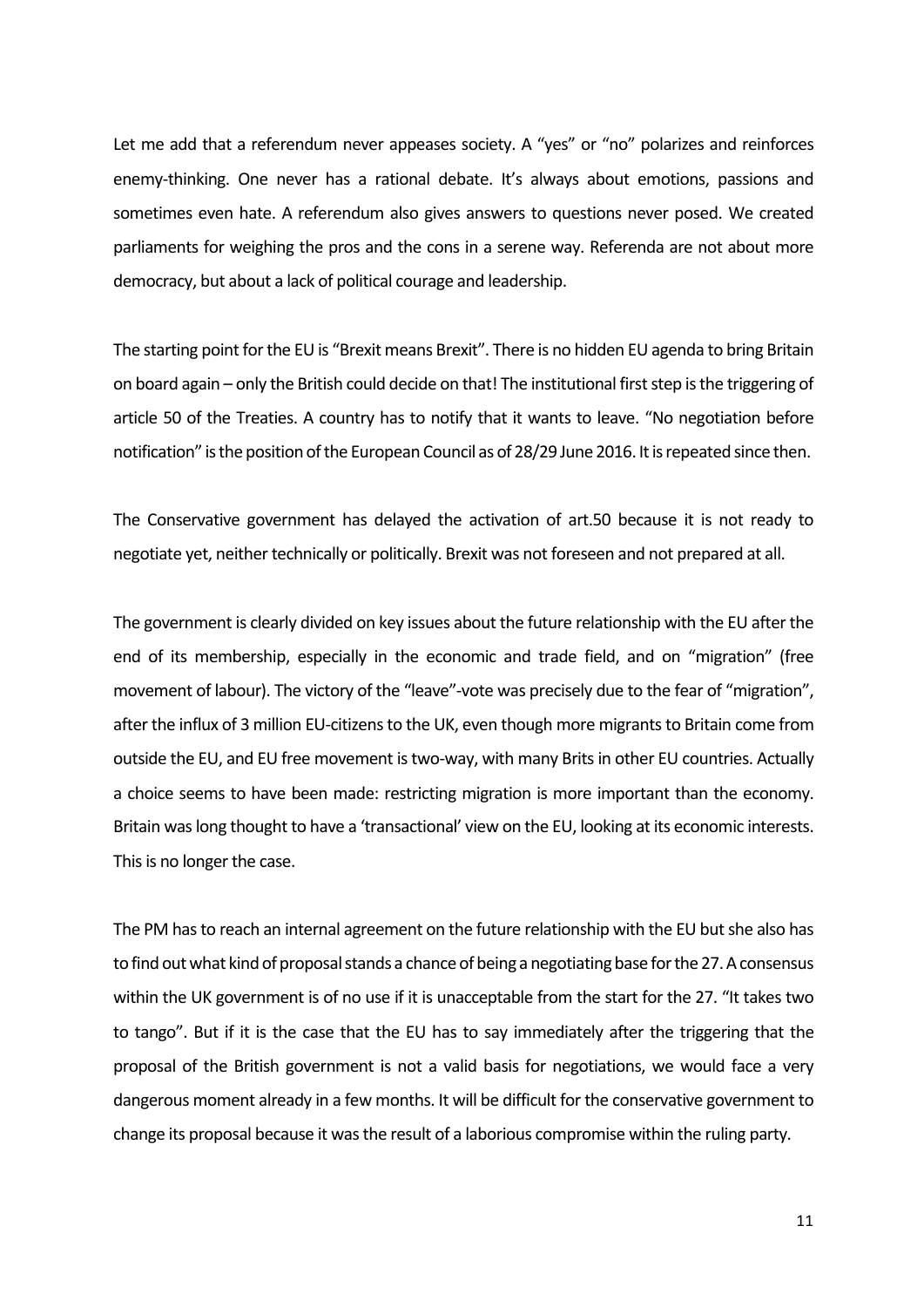The intention of the UK is to trigger art.50 before the end of March 2017. The government wants to conclude the negotiations before the next European elections of 2019. Before the elections in France and Germany in the course of 2017 and the formation of new governments, no serious negotiations on the separation will take place. Between those two dates there are only twelve months, instead of the expected two years.

The UK-EU (27) negotiations have to deal with two kinds of problems:

- The arrangements for the withdrawal (separation treaty)

- The framework for the future relationship

The withdrawal agreement is about things to be done to extricate the UK from its EU rights and obligations. It has to address a large number of so-called "technical" issues

The separation treaty has to be approved by qualified majority (20 out of 27 MS), by the European Parliament as well as by the UK parliament. Agreements on the future framework can only come after the end of the separation procedure! If there is no agreement on the separation treaty, it is the "guillotine" or complete chaos. It is in nobody's interest, but we are living in unprecedented and irrational times!

The key framework of any future relationship with the EU is about trade, even if trade is only one part of our future relationship. The European Council made it clear in June that such trade negotiations cannot really start until the UK has left the EU and attained third country status. The EU cannot conclude a trade deal with one of its own members! Of course, informal talks can start before the separation agreement is concluded! But that kind of agreement is likely to be a "mixed agreement" and therefore will be one that is subject to unanimous ratification by all 27 Member States (and most likely their parliaments...), running the gauntlet of veto. In any case, it will be a long process, which will extend the period of economic uncertainty.

The institutional framework is of utmost importance. Britain will need a transitional arrangement for the companies and the economy: after the definitive exit (and thus also of the single market) until the end of the ratification of the trade deal in the 27 parliaments. It may take years. This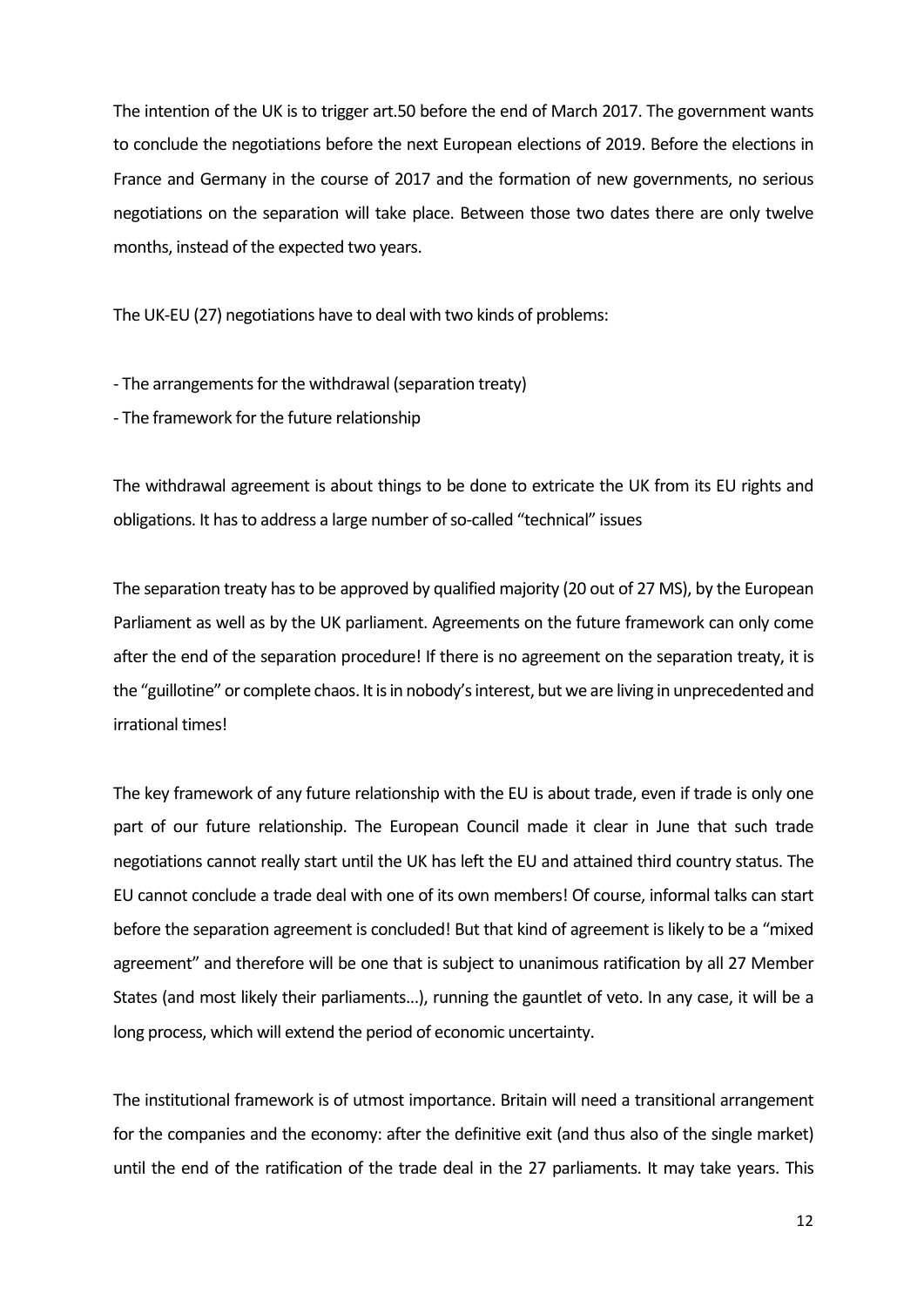transitional arrangement has to be agreed f.i. in the withdrawal agreement. The most rational option would be to prolong the current participation in the single market, but the issue of 'migration' makes this apparently impossible.

I come back to the content. What kind of trade deal does Britain want?

The UK could opt for an FTA. If Britain rejects the 'four freedoms' and a customs union, an FTA is a likely option. In that case British trading companies exporting to the EU will have to respect EU legislation and standards.

So, none of the options are easy. And each of the options includes a chapter of migration or the status of EU citizens residing in the UK. One cannot never avoid this problem.

The EU-27 now consider their own unity as a top priority in the negotiations and in the work on the future of the EU although the views and the interests are divergent in a series of domains. But there is now a solid consensus on a central negotiating line: full respect of the four freedoms. In other words, Britain is welcome to stay in the single market, but it must play by the same rules as the rest of us in that market.

Let me conclude: apart from the underestimated problems it will create for Britain, the main political victim of Brexit is the Union. Its peace project is now no longer irreversible. The idea of the Founding Fathers was precisely to create irreversible economic bonds so that war would be precluded. Trade at the service of peace. Interdependence was the aim. The supporters of "leave" want to regain "control". Yet national 'control' is exactly the opposite of what the EU is aiming for! And anyway, it is an illusion: in today's world of globalisation, national 'control' is simply impossible. Interdependence is a worldwide reality.

We live in unprecedented and even dangerous times, not only in our Southern and Eastern neighbourhood, but also within our societies. Our societies are on the move due to globalisation, digitalisation, unemployment and inequalities, massive migration, and the rise of individualism and polarisation. The values on which our socio-economic models are built upon, have to be defended and the models themselves have to be adapted.